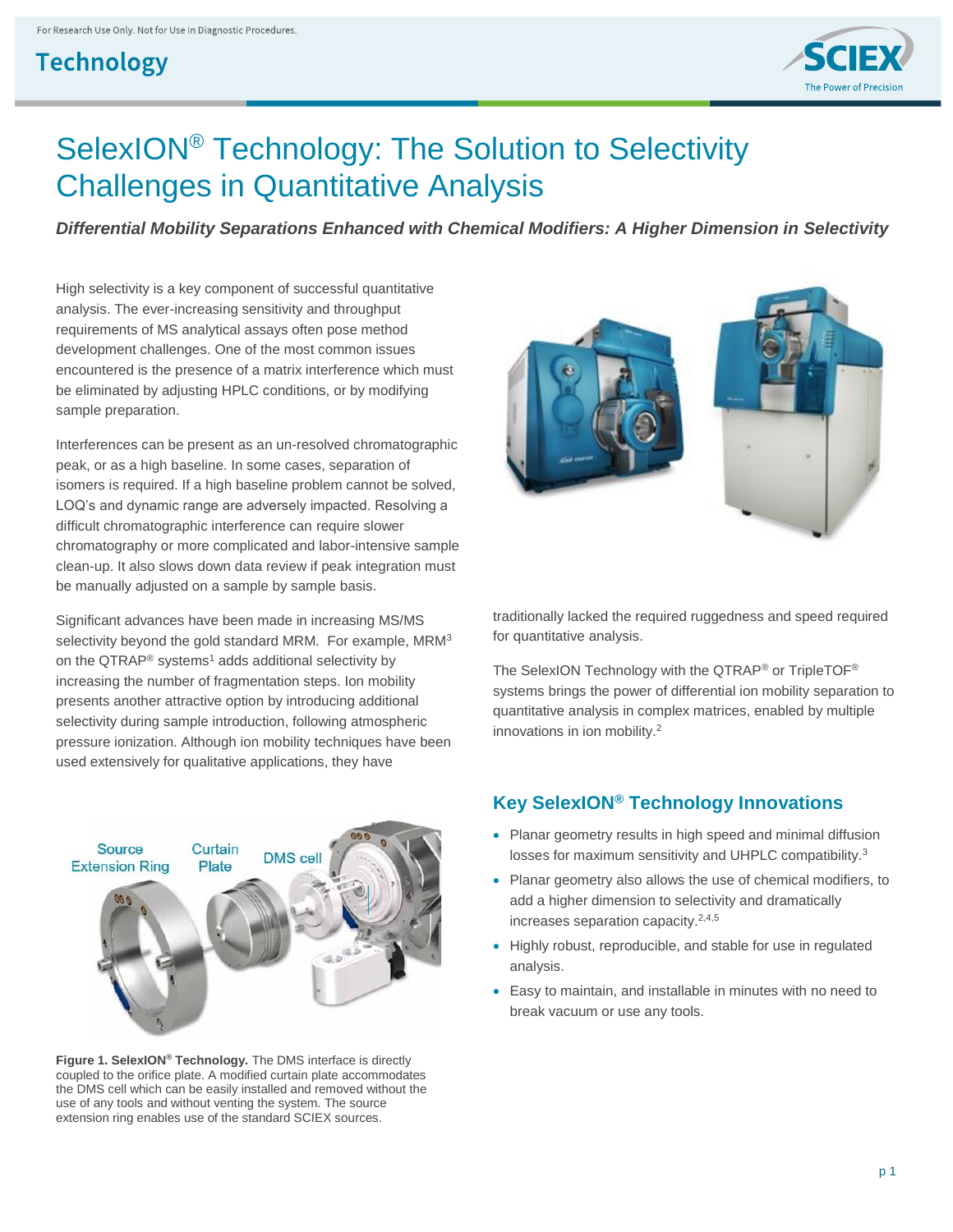

#### **Innovative Planar Design**

SelexION® Technology brings differential mobility separation (DMS) in a compact, easy to use device. It is integrated in the ion source region directly in front of the orifice and behind the curtain plate (Figure 1). The DMS cell consists of two parallel flat plates (10 x 30 mm, 1 mm gap) with an RF voltage (the Separation Voltage, SV) applied across the plates. Unlike traditional ion mobility, ions are not separated in time as they traverse the cell. They are separated in trajectory based on difference in their mobility between the high field and low field portions of the applied RF (Figure 2). As the ions migrate towards the walls of the DMS cell at different rates, they will be separated. By applying a second voltage offset (the Compensation Voltage, CoV) the trajectory of the desired ions can be corrected along the axis of the cell and towards the orifice. Other species will migrate away from the straight line due to the difference in mobility compared to the analyte of interest.



Figure 2. Differential Mobility Separation Process. Innovative planar design of the DMS cell uses an asymmetric RF waveform (SV) to separate ions based on differential mobility between the high and low fields. The compensation voltage (CoV) is used to correct the trajectory of the ion of interest which traverses the cell and into the orifice while interferences are deflected into the cell walls.

This planar design yields a stable, easy to tune system with high resolving power over a short distance. This enables high speeds and short residence times, resulting in minimal diffusion losses and enabling the use of short cycle times. By simply turning off the separation voltage, the cell becomes transparent with ions moving normally along the center line of the device. This means that it is possible to transmit ions through the mobility cell when not using the DMS mode. Signal loss does occur in transparent



Figure 3. Comparison of SelexION and SelexION+ Technology. The addition of the jet injector to the ion mobility cell improves ion transmission by 2 fold without loss in selectivity or resolution compared with the original SelexION technology.

mode, so it is recommended that the cell is removed for maximum sensitivity in non-DMS mode.

In a more recent improvement to the technology, a jet injector $6$ has been developed that resides at the entrance to the DMS cell (Figure 3). This acts to reduce the ion residence time within fringing fields at the DMS inlet and provides a 2-fold increase in transmission over the standard SelexION device. This configuration of the device is called the SelexION+ ion mobility cell and is currently available only on the QTRAP 6500+ systems.

### **Chemical Modifiers – The Second Dimension**

Volatile reagents can be introduced into the gas flow which chemically modifies how the ions interact with the curtain gas during the DMS separation. Different species will have different affinities to form clusters with this chemical modifier. As the clustered ions move between the high field and low field portions of the applied RF, they will have different rates of clustering and de-clustering.

In the high field portion, ions will de-cluster due to the higher energy available. But in the low field, the clusters will form again. This interaction dramatically increases the separation capacity of the DMS cell, taking advantage of chemical properties such as proton affinity to add another dimension in the differential mobility effect.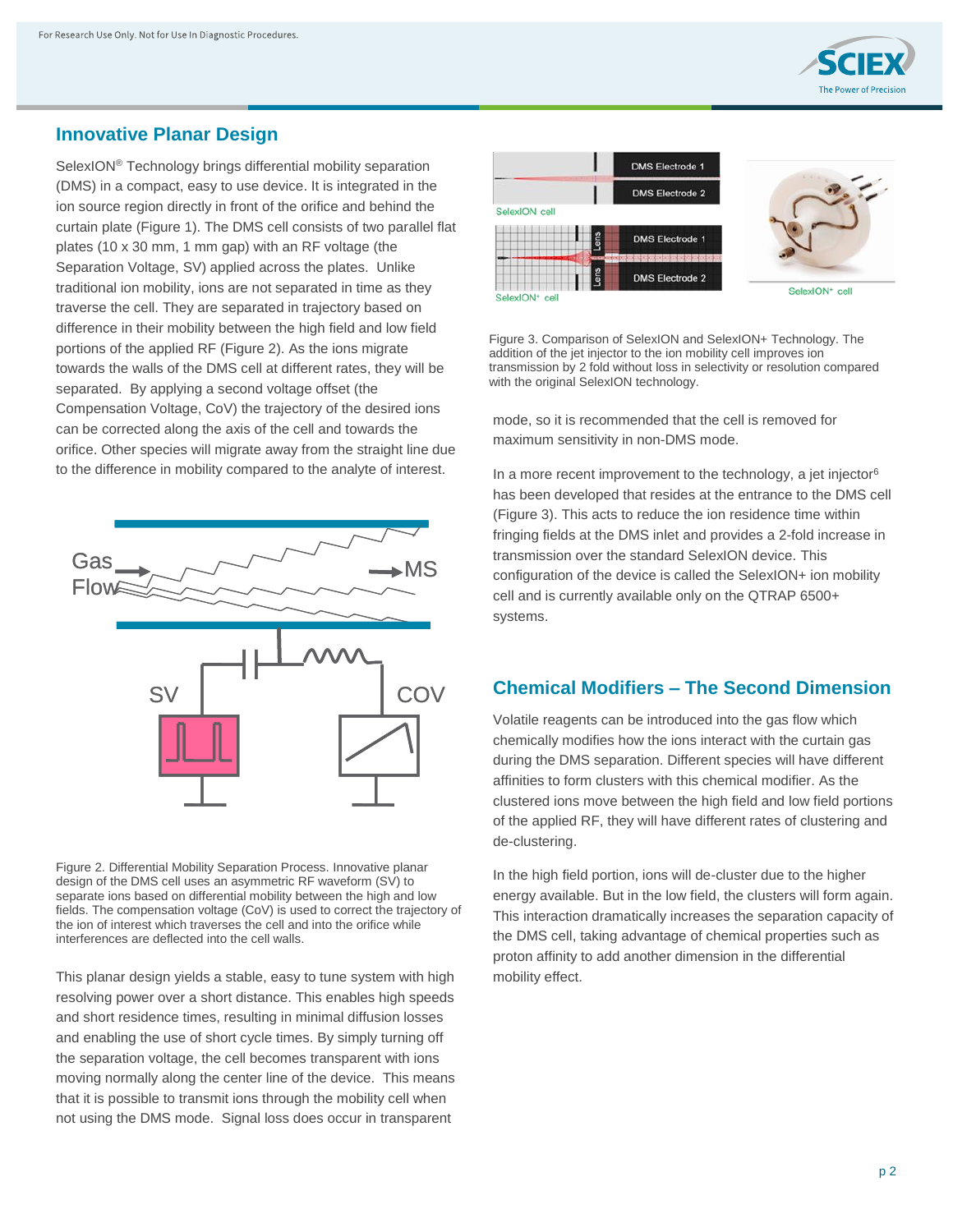



**Figure 4. Analysis of Clenbuterol in Urine.** This assay suffers from matrix interferences in all three MRM channels (top). Using SelexION Technology with isopropanol as a chemical modifier resulted in the reduction or elimination of interferences in all three MRM channels (bottom).

**Table 1. Clenbuterol QC Results.** Inter-day and intra-day precision and accuracy over four days for clenbuterol in urine. SelexION Technology demonstrated excellent stability for satisfying bioanalytical acceptance criteria.

| <b>QC Level</b> | Day            | N      | <b>Mean</b> | <b>Std Dev</b> | <b>Percent</b><br>СV | <b>Accuracy</b> |
|-----------------|----------------|--------|-------------|----------------|----------------------|-----------------|
| $0.625$ ng/mL   | 1              | 5 of 5 | 0.588       | 0.070          | 12.0                 | 93.3            |
|                 | 2              | 5 of 5 | 0.624       | 0.063          | 10.1                 | 99.0            |
|                 | 3              | 5 of 5 | 0.632       | 0.062          | 9.8                  | 101.1           |
|                 | $\overline{4}$ | 5 of 5 | 0.694       | 0.140          | 20.2                 | 110.1           |
|                 | Average        |        |             |                | 13.0                 | 109.9           |
| 6.25 ng/mL      | 1              | 5 of 5 | 6.49        | 0.59           | 9.1                  | 103.8           |
|                 | $\overline{c}$ | 5 of 5 | 6.27        | 0.49           | 7.8                  | 100.3           |
|                 | 3              | 5 of 5 | 6.32        | 0.61           | 9.6                  | 101.2           |
|                 | $\overline{4}$ | 5 of 5 | 6.3         | 0.67           | 10.6                 | 100.9           |
|                 | Average        |        |             |                | 9.3                  | 101.5           |
| 62.5 ng/mL      | 1              | 5 of 5 | 56.2        | 5.5            | 9.8                  | 90.0            |
|                 | $\overline{2}$ | 5 of 5 | 62.1        | 8.9            | 14.3                 | 99.4            |
|                 | 3              | 5 of 5 | 55.1        | 3.4            | 6.2                  | 88.2            |
|                 | $\overline{4}$ | 5 of 5 | 59.5        | 4.4            | 7.5                  | 95.1            |
|                 | Average        |        |             |                | 9.4                  | 93.2            |

#### **Eliminating Interferences and Maintaining Ruggedness**

For quantitative analysis, maintaining signal across a large number of samples is critical. For highest detection sensitivity, the signal/noise of detected analytes is also a key factor to assay success.

LC-MS/MS analysis of clenbuterol in urine samples is known to exhibit a high degree of interferences in all major MRM transitions that can be monitored. These interferences also vary greatly in terms of complexity and intensity levels between different samples, posing a significant bioanalytical challenge.

Using DMS with isopropanol as a modifier, interferences are reduced or completely eliminated in all three MRM transitions in the urine matrix (Figure 4). Comparing urine from multiple different subjects, major interferences are present across different samples with significant variation in the profile. Using the selectivity of DMS, the chromatogram is dramatically cleaner, and the data is much easier to process.

High inter-day and intra-day reproducibility is critical for quantitative assays. lexION Technology demonstrates excellent stability and reproducibility. A batch consisting of a standard curve in duplicate (concentration range: 63 pg/mL – 125 ng/mL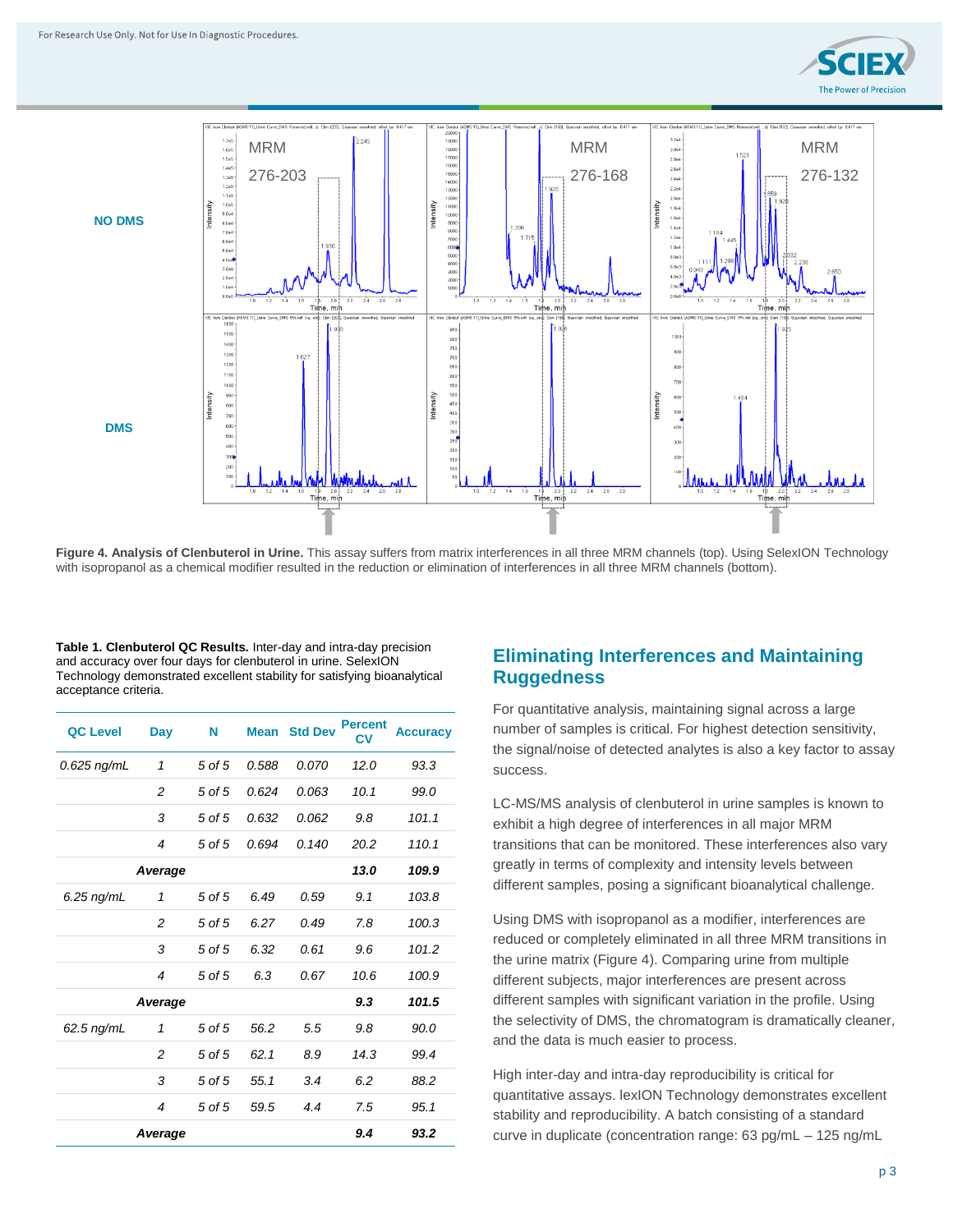

in urine) and three QC levels (n=5), was run four times on four consecutive days. Each batch contained a total of 60 samples. Inter-day and intra-day precision and accuracy were shown to be well within bioanalytical validation guidelines (Table 1).

A key component in SelexION® Technology is the excellent stability of compensation voltage over time (Figure 5). This is critical for quantitative precision and accuracy.



**Figure 5. High Stability of Compensation Voltage.** CoV stability is a key requirement for reproducible bioanalytical quantification with DMS. CoV remained within 0.01V when measured repeatedly over 24 hours demonstrating excellent stability.

# **Overcoming High Baseline**

Quantification of Pentoxifylline in protein precipitated plasma is limited by a very high baseline in the MRM transition of m/z  $279.2 \rightarrow 99.2$ . Due to the relatively low masses used in this transition, chemical noise limits both the LOQ and assay linear range. By using DMS with methanol introduced as a modifier, the baseline is lowered dramatically (Figure 6). At 10 ng/mL in plasma, signal to noise was improved by a factor of 20 times on the QTRAP® 5500 system compared to the same conditions without DMS.



**Figure 6. Pentoxifylline in Protein Precipitated Plasma.** Very high baseline is successfully removed with DMS, resulting in a 20-fold improvement in signal to noise at 10 ng/mL.

## **Separating Isomers**

SelexION® Technology enables separation of isobaric analytes. This can enable shorter run times if the analytes do not need to be resolved chromatographically. Ephedrine and pseudoephedrine are isobaric diastereomers. When using acetone as a chemical modifier in the DMS cell, the two analytes exhibit different mobility coefficients and are completely resolved by using different compensation voltages (CoV) as shown in Figure 7. Since the analytes are not resolved chromatographically in this case, and their MRM transitions are identical, their separation using DMS is essential to their quantitation. The optimum CoV values can be easily determined from the plot.



LC Time (min)

**Figure 7. Separation of Ephedrine and Pseudoephedrine with SelexION Technology.** Analytes are completely resolved in CoV space even though they are not resolved in chromatographic space.

#### **Conclusions**

- SelexION<sup>®</sup> Technology is a powerful tool enabling a higher dimension in selectivity while maintaining ruggedness.
- Using chemical modifiers in differential mobility separations dramatically increases resolving power.
- Innovative planar geometry of SelexION Technology yields a compact and rugged device and allows the DMS cell to remain in place even when ion mobility is not in use.
- Excellent inter-day and intra-day precision and accuracy can be achieved with SelexION Technology, to satisfy bioanalytical validation requirements.

Whether facing the challenge of resolving a chromatographic interference, eliminating a high baseline, or separating isomers, SCIEX SelexION Technology with the QTRAP Systems offers a powerful tool to help the bioanalytical scientist solve tough selectivity challenges.